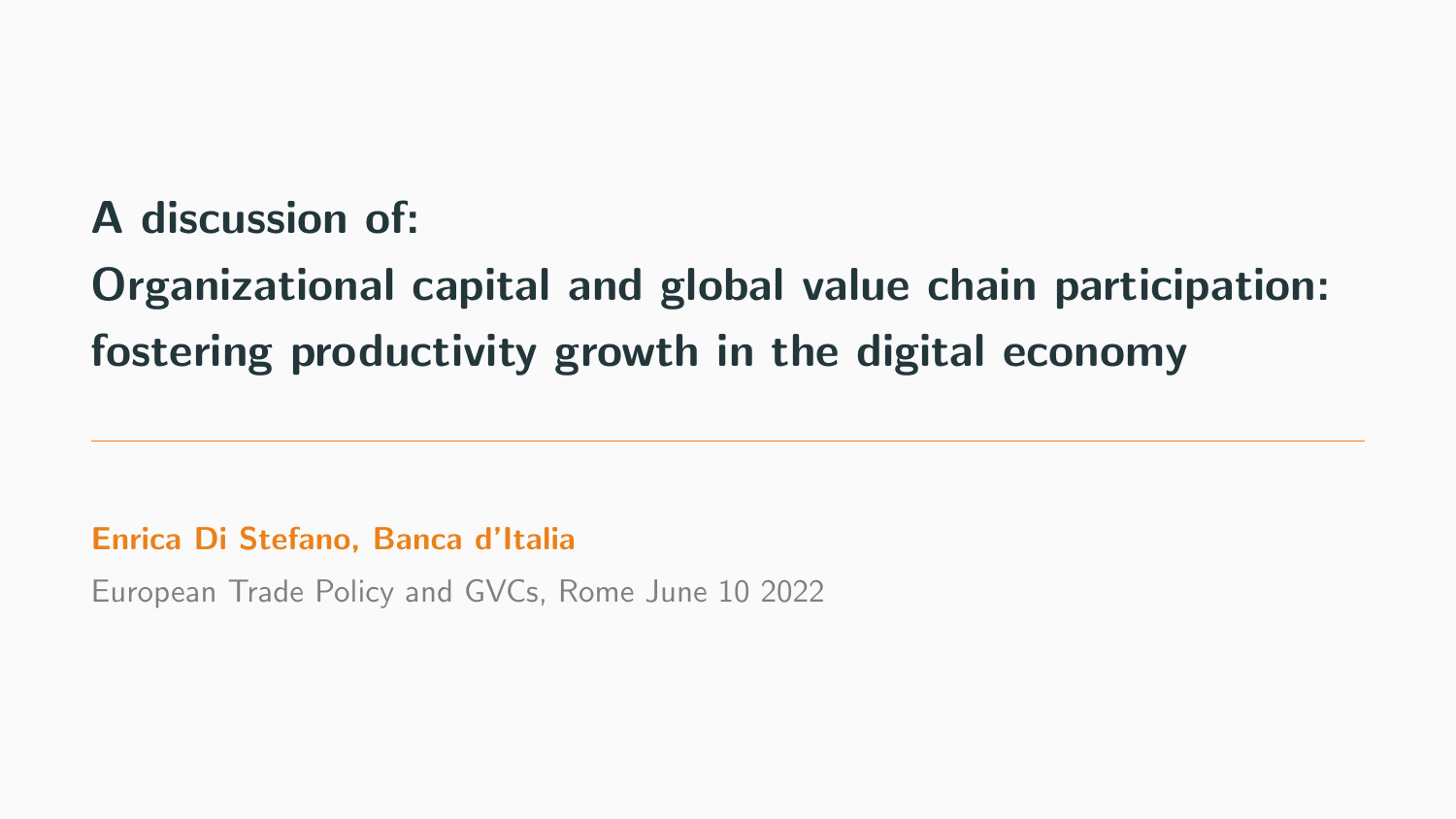$\triangleright$  Does higher investment in organizational capital magnifies the productivity gains from backward participation in GVCs?

▶ Are such gains larger in highly digital industries?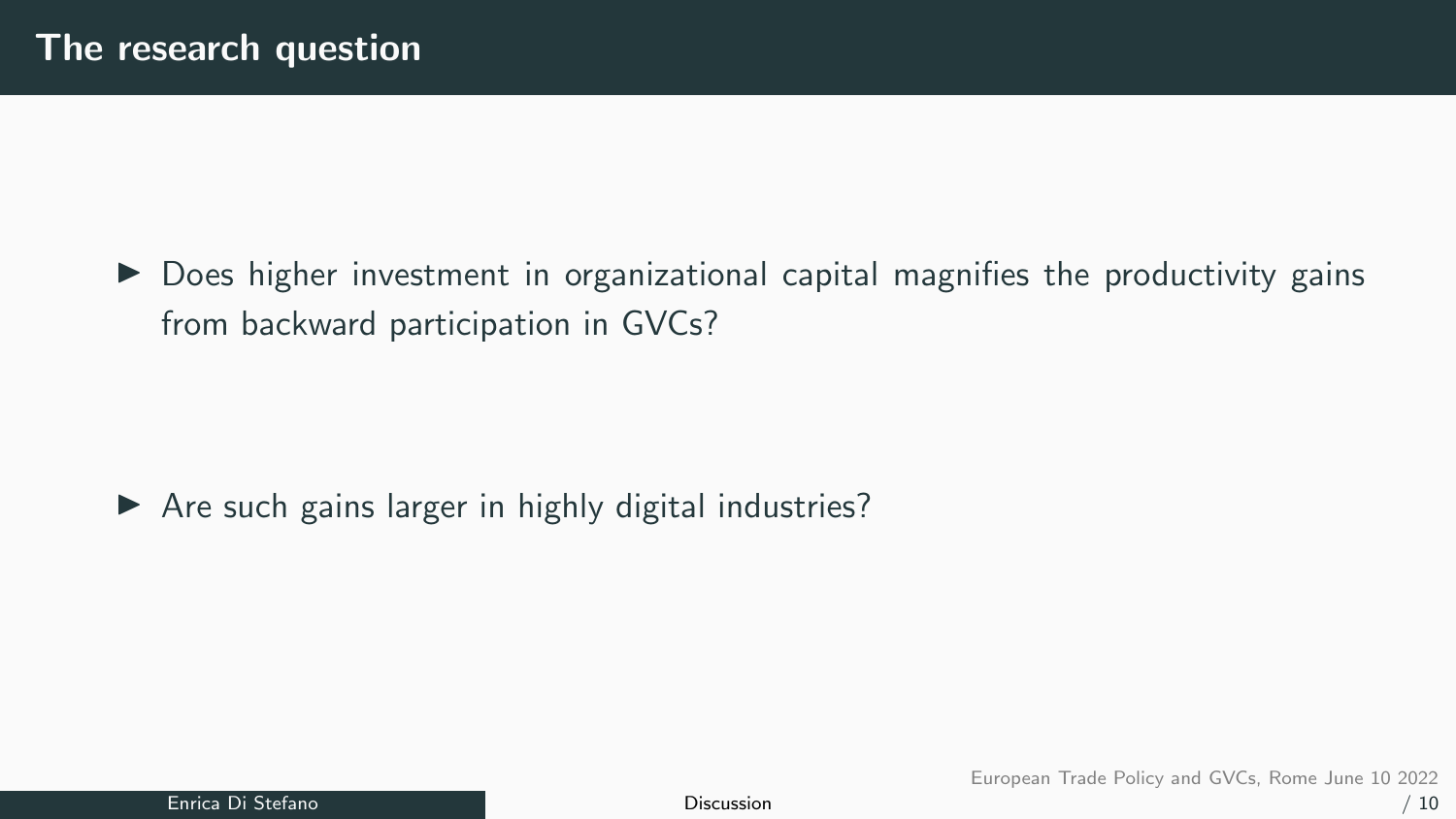▶ Positive and statistically significant impact of **GVC backward participation** on labor productivity growth.

▶ The productivity returns from GVC backward participation increase with investment in organizational capital...

 $\blacktriangleright$  ... but only in highly digital sectors.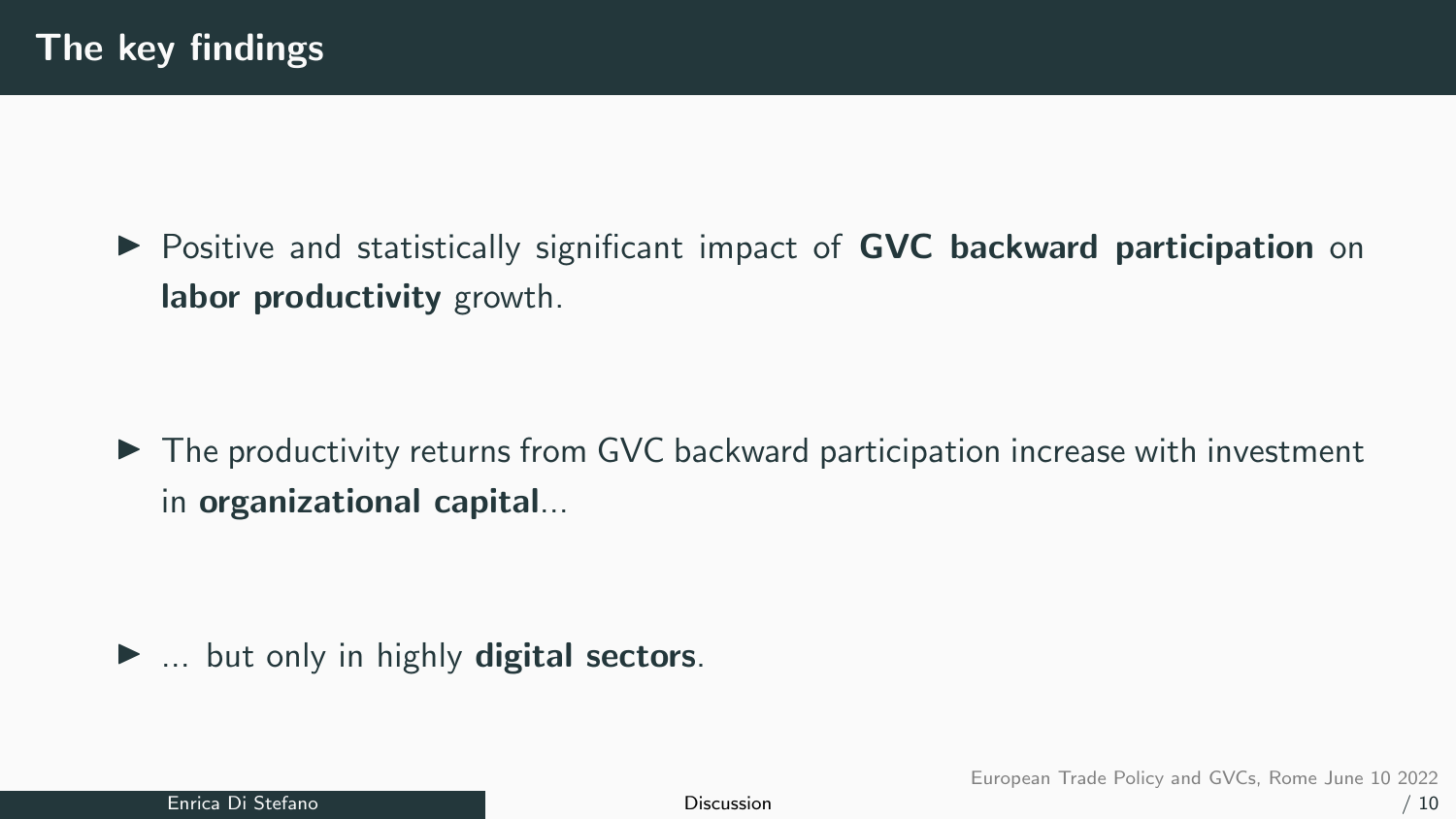- $\blacktriangleright$  The paper focuses on the productivity of labor
- ▶ Extend to Total Factor Productivity (from EUKLEMS)
- $\triangleright$  Explain how and why labor productivity is adjusted to include intangible capital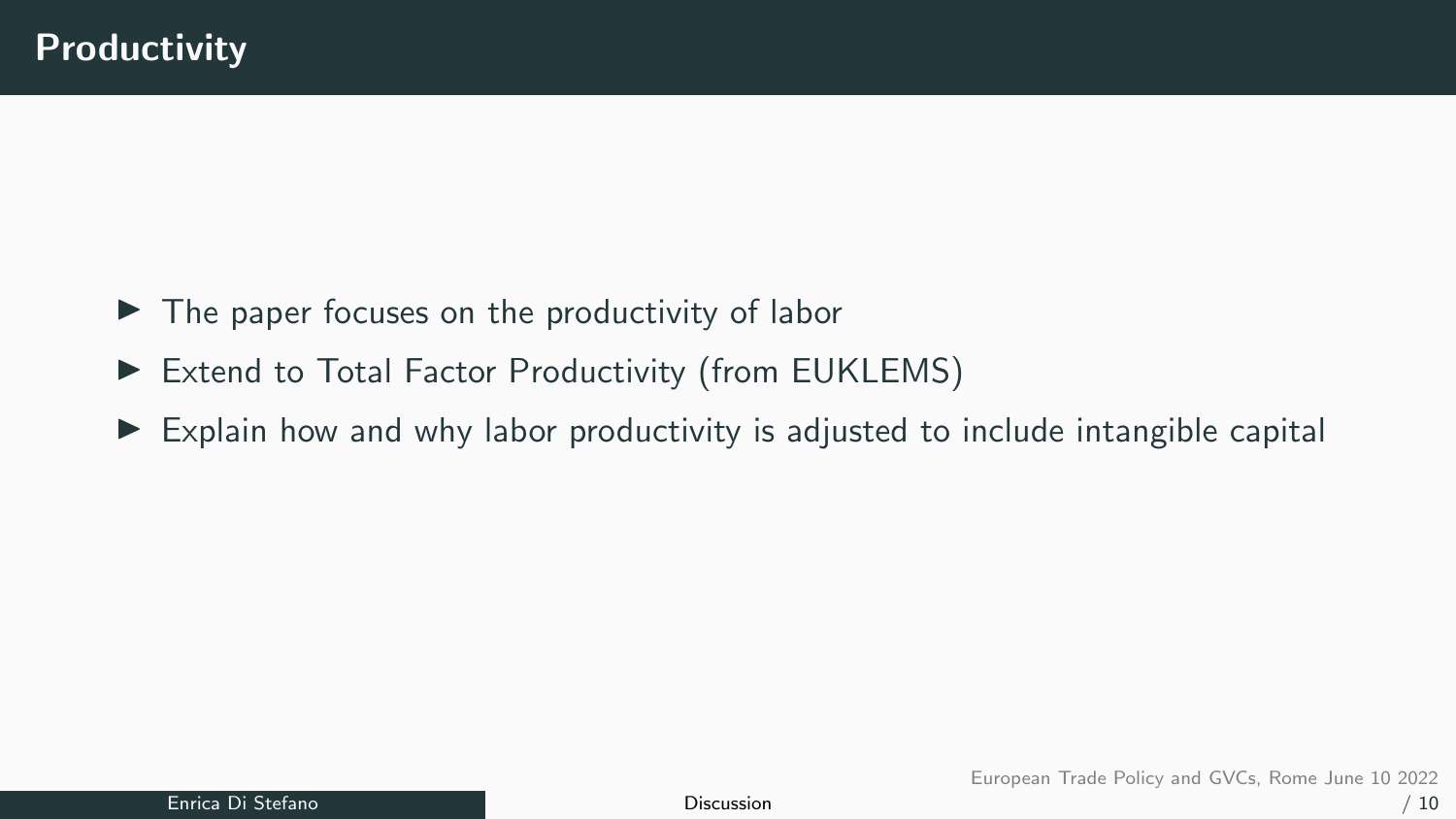GVC participation can be measured:

- $\triangleright$  backwardly, for imported inputs used to produce goods that are shipped abroad
- forwardly, for producing and shipping inputs that are further re-exported
- **two-sided**, for activities that are neither at the beginning nor at the end of the chain

The paper focuses on a measure of backward participation

- ▶ What about forward and two-way participation?
- ▶ Try using more updated measures (Borin and Mancini, 2017; Borin, Mancini and Taglioni, 2021)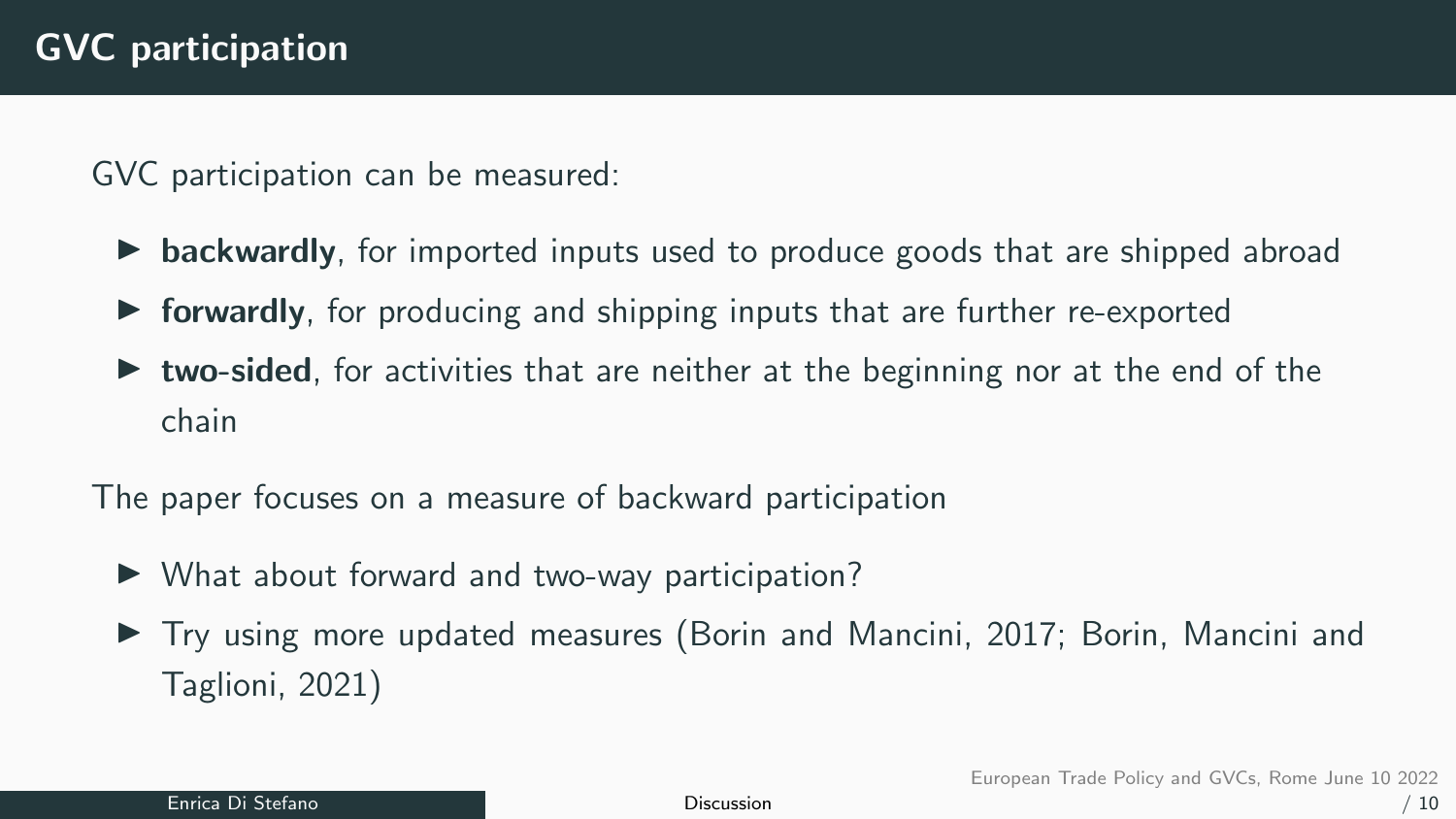- $\blacktriangleright$  Key variable of the analysis.
- $\blacktriangleright$  No unique definition
	- "unique systems and processes employed in the investment, production, and sales activities of the enterprise, along with the incentives and compensation systems governing its human resources." (Lev and Radhakrishnan, 2005)
	- "Organizational capital satisfies four properties: (1) it affects firm performance; (2) it changes slowly over time; (3) being intangible, it is not perfectly observable; and (4) it must be produced at least partly in-side the firm with the active participation of the firm's top management." (Dessein and Prat, 2022)

▶ More space could be devoted to explain how you measure this variable and why.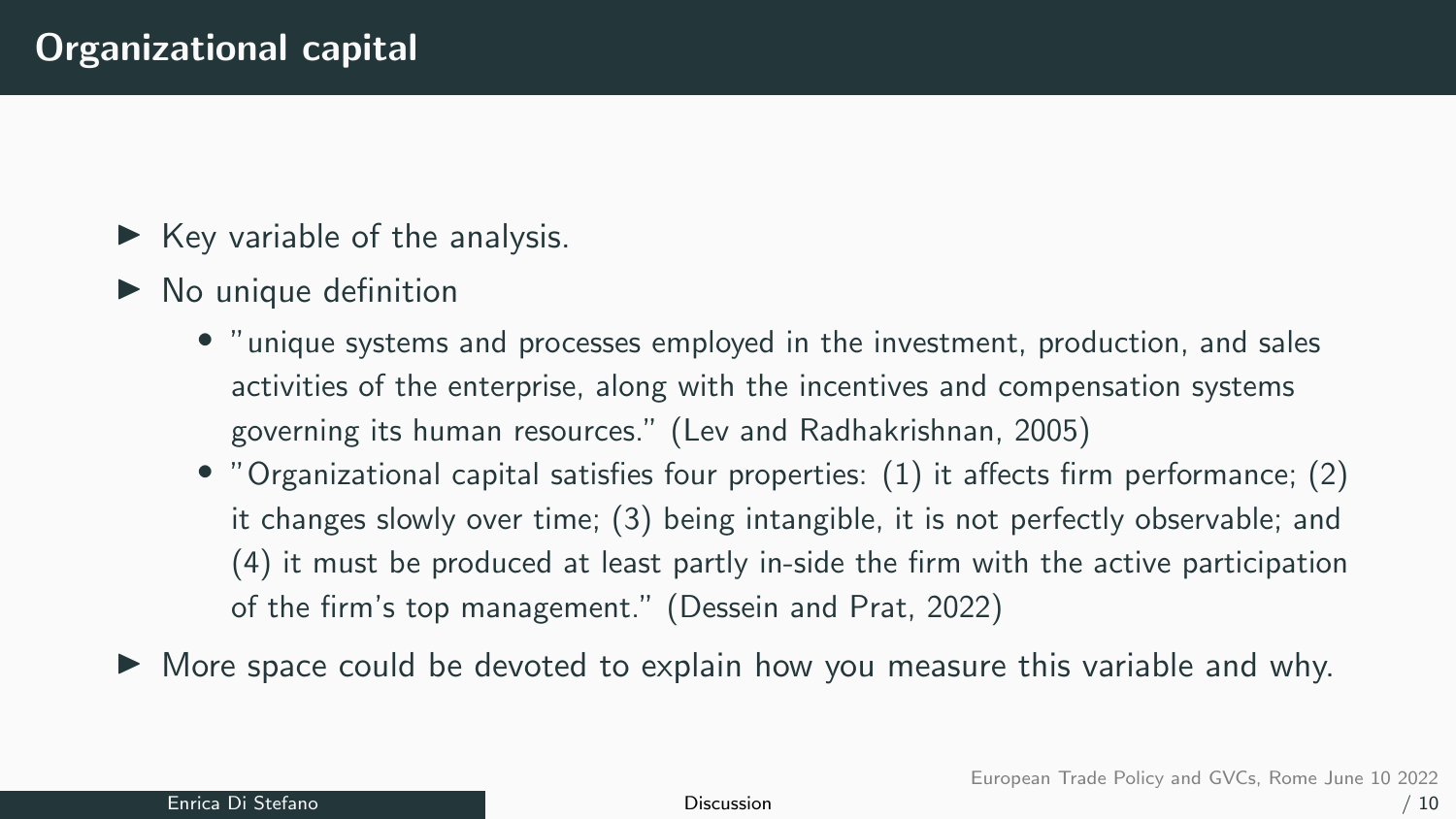Not clear what makes a sector high, medium, and low digital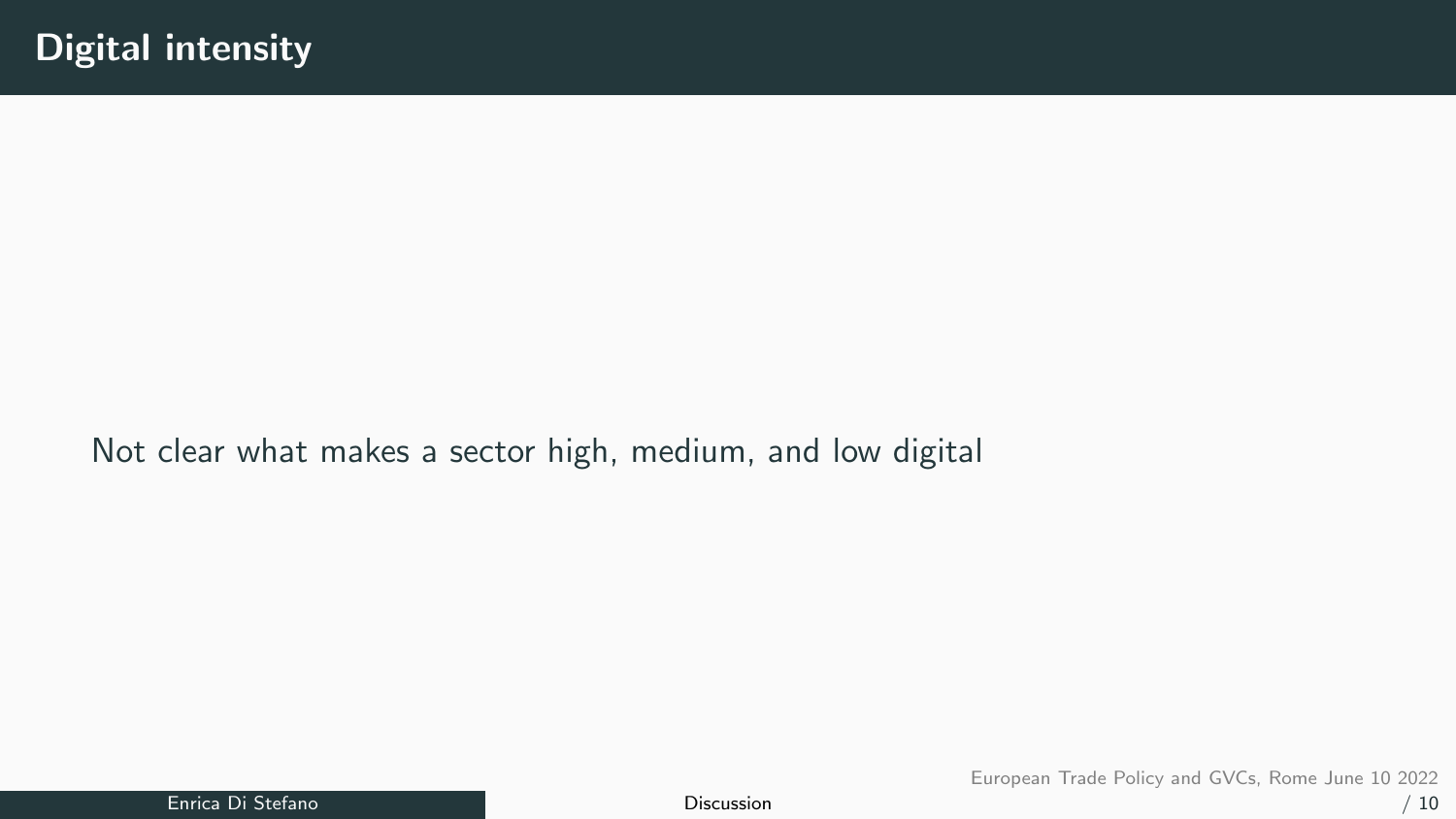The main equation of the paper is:

 $\Delta ln(Y/H)_{i.c.t} =$ 

 $\alpha_1\Delta$ In $(\mathsf{K}^J/\mathsf{H})_{i,c,t}+\alpha_2\Delta$ In $(\mathsf{K}^I/\mathsf{H})_{i,c,t}+\alpha_3$ In $(\mathsf{P}_{\mathsf{gvc}})_{i,c,t-2}+\alpha_4$ In $(\mathsf{K}^{\mathsf{org}}/\mathsf{H})_{i,c}+$  $\alpha_5$ In $(P_{\mathsf{gvc}})_{i,c,t-2} * \ln(K^{\mathsf{org}}/H)_{i,c} + \lambda_i + \lambda_t + \eta_{i,c,t}$ Some questions:

- Is intangible capital both on the right and left hand side of the equation?
- $\triangleright$  Why is Organizational capital time-invariant? Is it the starting/avg/end level? Would expect it to be lagged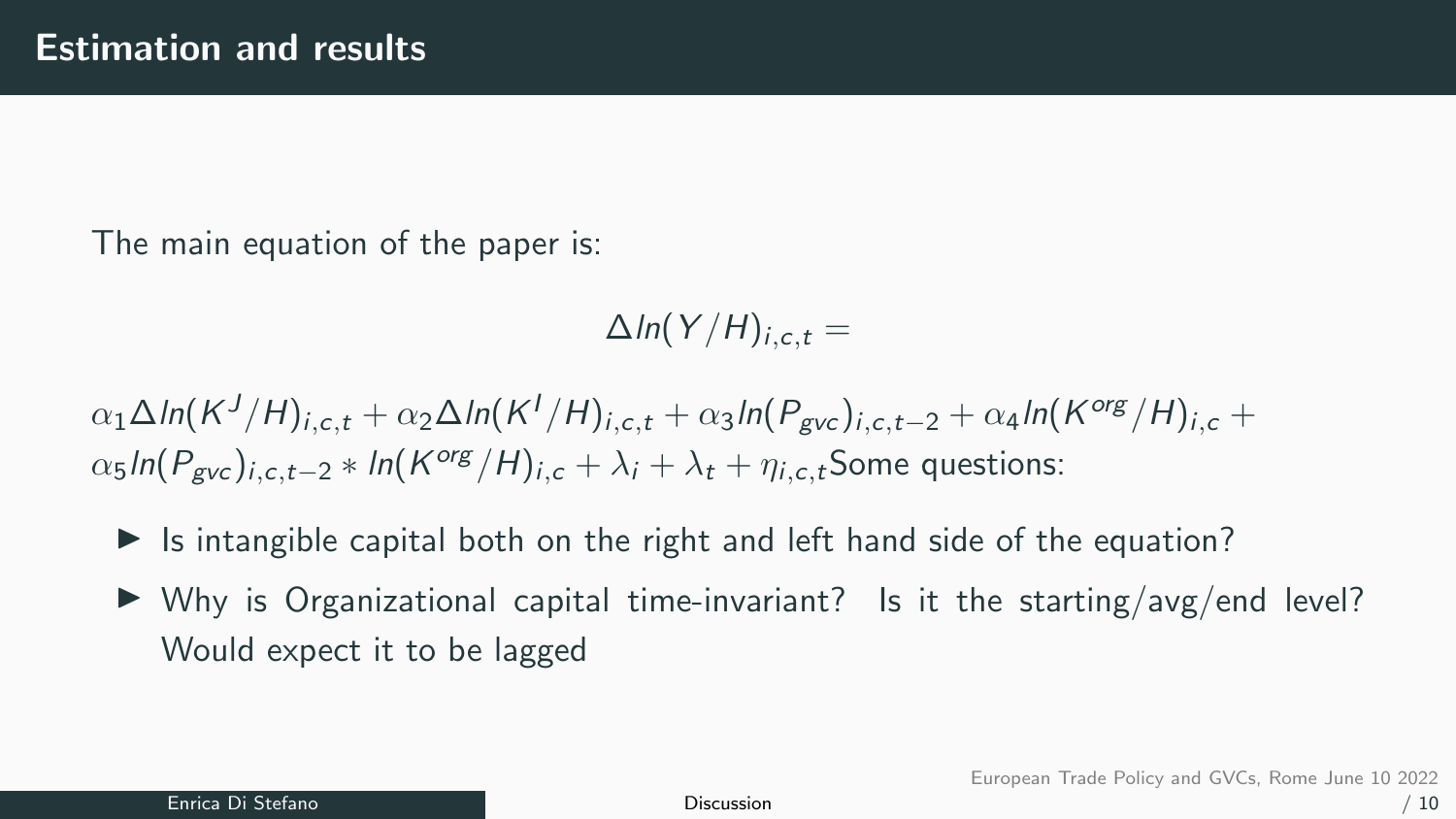Table 1 shows estimates of equation 1.

## Table 1 - Benchmark estimates

|                             | (1)                                    | (2)        | (3)        | (4)                                      | (5)        | (6)        |
|-----------------------------|----------------------------------------|------------|------------|------------------------------------------|------------|------------|
|                             | All sample<br><b>Total Intangibles</b> |            |            | All sample<br><b>Intang Excl R&amp;D</b> |            |            |
| <b>VARIABLES</b>            |                                        |            |            |                                          |            |            |
|                             |                                        |            |            |                                          |            |            |
| <b>DinKH</b> intan          | $0.155***$                             | $0.154***$ | $0.245*$   |                                          |            |            |
|                             | (8.071)                                | (8.018)    | (1.655)    |                                          |            |            |
| DinKH_intan_xrd             |                                        |            |            | $0.142***$                               | $0.139***$ | $0.210***$ |
|                             |                                        |            |            | (6.860)                                  | (6.777)    | (2.890)    |
| DinKH rd                    |                                        |            |            | $-0.001$                                 | $-0.000$   | $-0.060$   |
|                             |                                        |            |            | $(-0.126)$                               | $(-0.051)$ | $(-1.628)$ |
| <b>DInKH ICT</b>            | $0.047***$                             | $0.047***$ | 0.026      | $0.042***$                               | $0.043***$ | 0.032      |
|                             | (4.930)                                | (5.002)    | (0.692)    | (4.070)                                  | (4.188)    | (0.719)    |
| <b>DInKH NonICT</b>         | $0.179***$                             | $0.176***$ | 0.079      | $0.182***$                               | $0.179***$ | 0.121      |
|                             | (7.382)                                | (7.279)    | (0.662)    | (7.422)                                  | (7.320)    | (0.702)    |
| <b>DinLH</b>                | $0.107***$                             | $0.106***$ | $-0.302$   | $0.098**$                                | $0.098**$  | 0.022      |
|                             | (2.824)                                | (2.800)    | $(-0.795)$ | (2.549)                                  | (2.544)    | (0.231)    |
| InKH_og_avg                 | $0.002**$                              | $0.008***$ | $0.070**$  | 0.002                                    | $0.008**$  | $0.067**$  |
|                             | (2.095)                                | (2.591)    | (1.988)    | (1.567)                                  | (2.372)    | (2.447)    |
| $log_backp = L$             | 0.003                                  | $0.020**$  | $0.160*$   | 0.004                                    | $0.021**$  | $0.165**$  |
|                             | (1.299)                                | (2.413)    | (1.876)    | (1.566)                                  | (2.460)    | (2.197)    |
| c.lnKH og avg#cL2.log backp |                                        | $0.003**$  | $0.030*$   |                                          | $0.003**$  | $0.030**$  |
|                             |                                        | (2.112)    | (1.902)    |                                          | (2.080)    | (2.376)    |
| <b>Observations</b>         | 1,507                                  | 1.507      | 1,440      | 1,374                                    | 1,374      | 1350       |
| R-squared                   |                                        |            | 0.080      |                                          |            | 0.074      |
| Number of ctrysec           | 126                                    | 126        |            | 115                                      | 115        |            |
| Year and Ind FE             | gls                                    |            | IV         | gls                                      |            | IV         |

Enrica Di Stefano **[Discussion](#page-0-0)** 

European Trade Policy and GVCs, Rome June 10 2022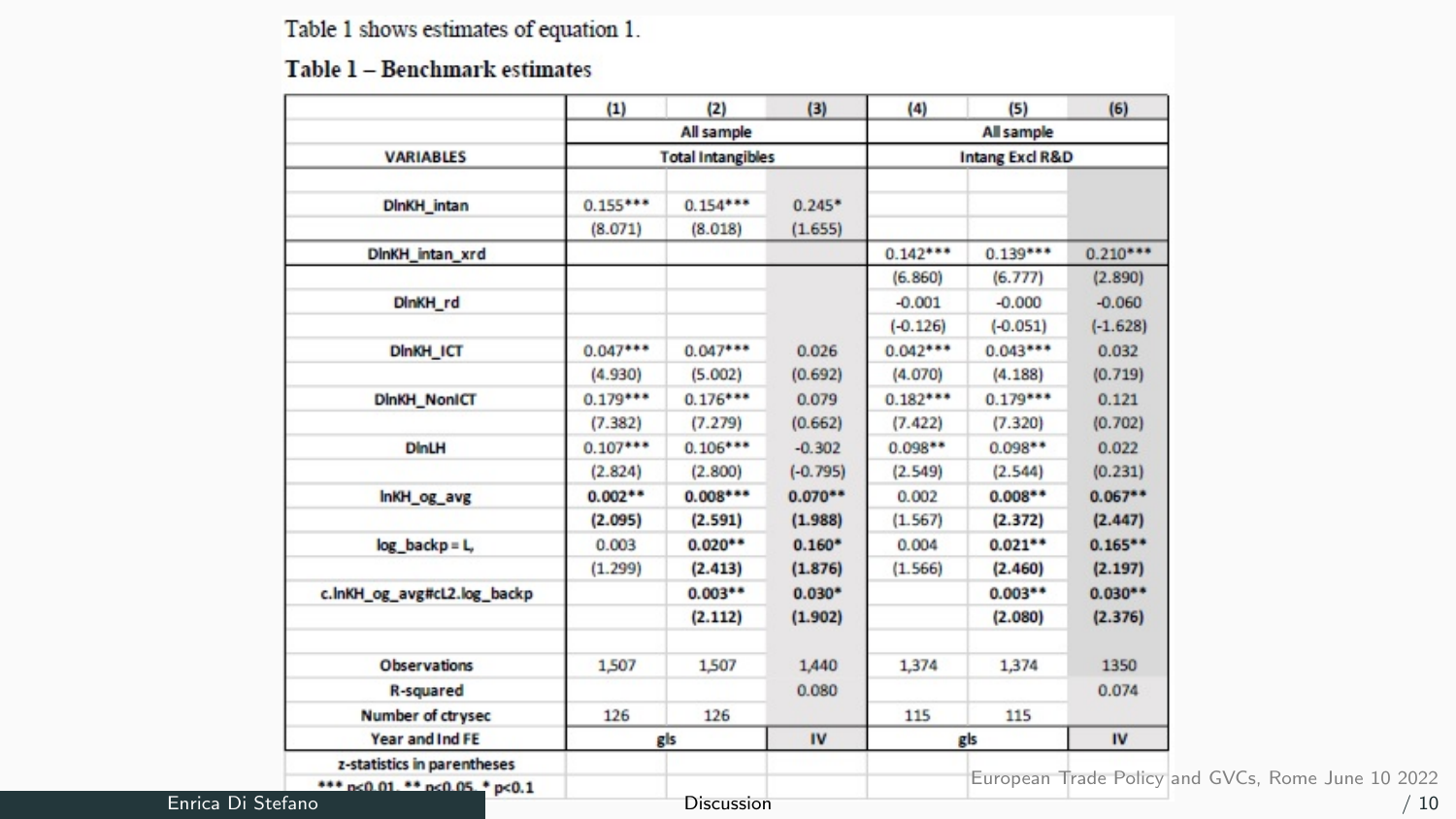Both the research questions assessed in the paper and the authors' main findings are extremely interesting but they could be clearer on several methodological aspects.